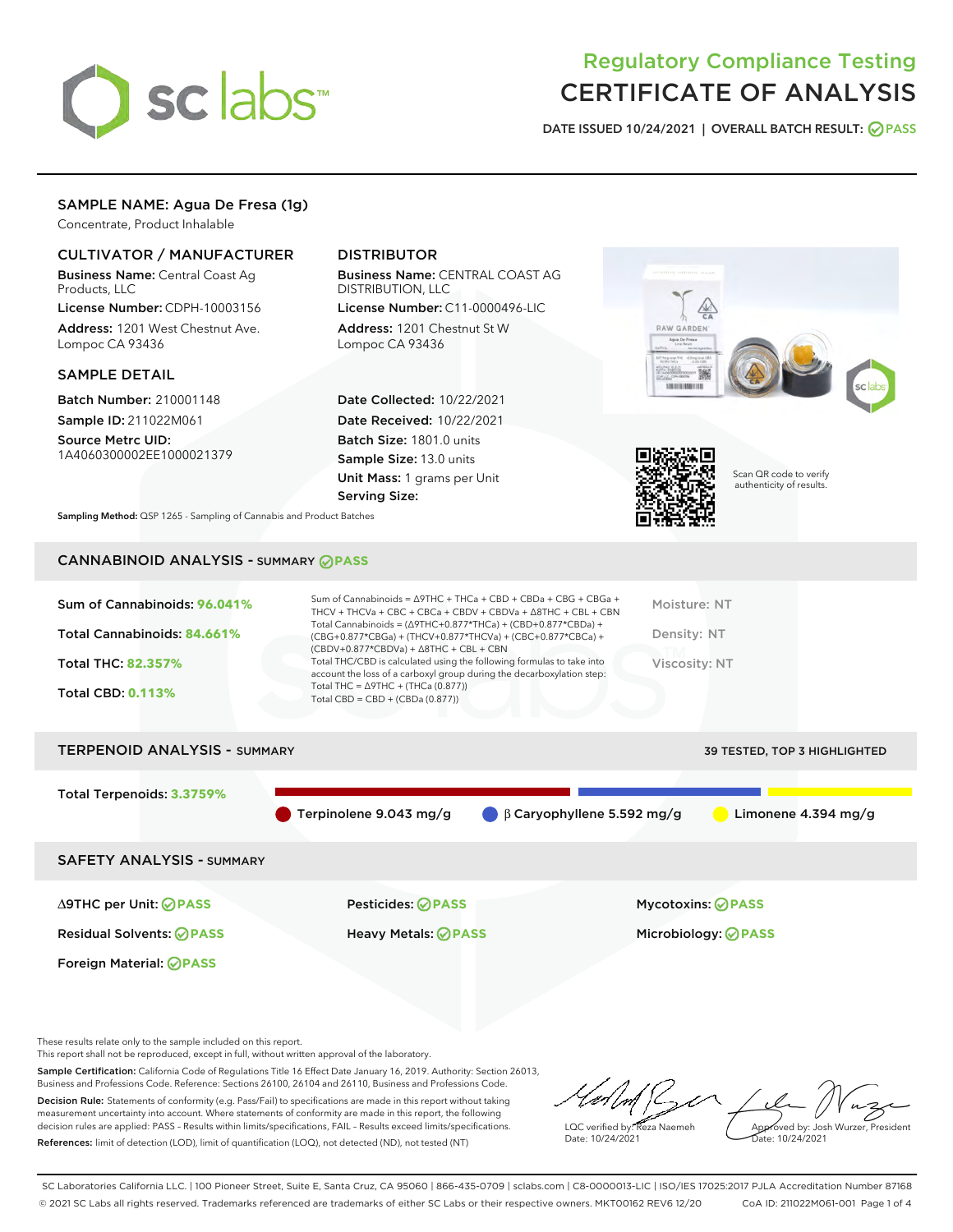



AGUA DE FRESA (1G) | DATE ISSUED 10/24/2021 | OVERALL BATCH RESULT:  $\bigcirc$  PASS

#### CANNABINOID TEST RESULTS - 10/24/2021 2 PASS

Tested by high-performance liquid chromatography with diode-array detection (HPLC-DAD). **Method:** QSP 1157 - Analysis of Cannabinoids by HPLC-DAD

#### TOTAL CANNABINOIDS: **84.661%**

Total Cannabinoids (Total THC) + (Total CBD) + (Total CBG) + (Total THCV) + (Total CBC) + (Total CBDV) + ∆8THC + CBL + CBN

TOTAL THC: **82.357%** Total THC (∆9THC+0.877\*THCa)

TOTAL CBD: **0.113%**

Total CBD (CBD+0.877\*CBDa)

TOTAL CBG: 1.123% Total CBG (CBG+0.877\*CBGa)

TOTAL THCV: 0.343% Total THCV (THCV+0.877\*THCVa)

TOTAL CBC: 0.725% Total CBC (CBC+0.877\*CBCa)

TOTAL CBDV: ND Total CBDV (CBDV+0.877\*CBDVa)

| <b>COMPOUND</b>  | LOD/LOQ<br>(mg/g)          | <b>MEASUREMENT</b><br><b>UNCERTAINTY</b><br>mg/g | <b>RESULT</b><br>(mg/g) | <b>RESULT</b><br>(%) |
|------------------|----------------------------|--------------------------------------------------|-------------------------|----------------------|
| <b>THCa</b>      | 0.05/0.14                  | ±23.177                                          | 901.83                  | 90.183               |
| <b>A9THC</b>     | 0.06 / 0.26                | ±1.124                                           | 32.67                   | 3.267                |
| <b>CBGa</b>      | 0.1 / 0.2                  | ±0.56                                            | 10.8                    | 1.08                 |
| <b>CBCa</b>      | 0.07 / 0.28                | ±0.359                                           | 7.35                    | 0.735                |
| <b>THCVa</b>     | 0.07 / 0.20                | ±0.187                                           | 3.91                    | 0.391                |
| <b>CBG</b>       | 0.06/0.19                  | ±0.069                                           | 1.76                    | 0.176                |
| <b>CBDa</b>      | 0.02/0.19                  | ±0.038                                           | 1.29                    | 0.129                |
| <b>CBC</b>       | 0.2 / 0.5                  | ±0.02                                            | 0.8                     | 0.08                 |
| $\triangle$ 8THC | 0.1 / 0.4                  | N/A                                              | <b>ND</b>               | <b>ND</b>            |
| <b>THCV</b>      | 0.1 / 0.2                  | N/A                                              | <b>ND</b>               | <b>ND</b>            |
| <b>CBD</b>       | 0.07/0.29                  | N/A                                              | <b>ND</b>               | <b>ND</b>            |
| <b>CBDV</b>      | 0.04 / 0.15                | N/A                                              | <b>ND</b>               | <b>ND</b>            |
| <b>CBDVa</b>     | 0.03 / 0.53                | N/A                                              | <b>ND</b>               | <b>ND</b>            |
| <b>CBL</b>       | 0.06 / 0.24                | N/A                                              | <b>ND</b>               | <b>ND</b>            |
| <b>CBN</b>       | 0.1/0.3                    | N/A                                              | <b>ND</b>               | <b>ND</b>            |
|                  | <b>SUM OF CANNABINOIDS</b> |                                                  | 960.41 mg/g             | 96.041%              |

#### **UNIT MASS: 1 grams per Unit**

| ∆9THC per Unit                        | 1120 per-package limit     | 32.67 mg/unit<br><b>PASS</b> |
|---------------------------------------|----------------------------|------------------------------|
| <b>Total THC per Unit</b>             |                            | 823.57 mg/unit               |
| <b>CBD per Unit</b>                   |                            | <b>ND</b>                    |
| <b>Total CBD per Unit</b>             |                            | $1.13$ mg/unit               |
| Sum of Cannabinoids<br>per Unit       |                            | 960.41 mg/unit               |
| <b>Total Cannabinoids</b><br>per Unit |                            | 846.61 mg/unit               |
| <b>MOISTURE TEST RESULT</b>           | <b>DENSITY TEST RESULT</b> | <b>VISCOSITY TEST RESULT</b> |

Not Tested

Not Tested

Not Tested

#### TERPENOID TEST RESULTS - 10/24/2021

Terpene analysis utilizing gas chromatography-flame ionization detection (GC-FID). **Method:** QSP 1192 - Analysis of Terpenoids by GC-FID

| <b>COMPOUND</b>         | LOD/LOQ<br>(mg/g) | <b>MEASUREMENT</b><br><b>UNCERTAINTY</b><br>mg/g | <b>RESULT</b><br>(mg/g)                         | <b>RESULT</b><br>$(\%)$ |
|-------------------------|-------------------|--------------------------------------------------|-------------------------------------------------|-------------------------|
| Terpinolene             | 0.008 / 0.026     | ±0.1854                                          | 9.043                                           | 0.9043                  |
| $\beta$ Caryophyllene   | 0.004 / 0.012     | ±0.1991                                          | 5.592                                           | 0.5592                  |
| Limonene                | 0.005 / 0.016     | ±0.0628                                          | 4.394                                           | 0.4394                  |
| <b>Myrcene</b>          | 0.008 / 0.025     | ±0.0522                                          | 4.045                                           | 0.4045                  |
| trans-β-Farnesene       | 0.008 / 0.025     | ±0.0687                                          | 1.935                                           | 0.1935                  |
| $\alpha$ Humulene       | 0.009/0.029       | ±0.0590                                          | 1.837                                           | 0.1837                  |
| Linalool                | 0.009 / 0.032     | ±0.0439                                          | 1.154                                           | 0.1154                  |
| <b>Terpineol</b>        | 0.016 / 0.055     | ±0.0501                                          | 0.816                                           | 0.0816                  |
| $\beta$ Pinene          | 0.004 / 0.014     | ±0.0087                                          | 0.758                                           | 0.0758                  |
| Ocimene                 | 0.011 / 0.038     | ±0.0191                                          | 0.595                                           | 0.0595                  |
| Nerolidol               | 0.009 / 0.028     | ±0.0343                                          | 0.546                                           | 0.0546                  |
| $\alpha$ Pinene         | 0.005 / 0.017     | ±0.0042                                          | 0.487                                           | 0.0487                  |
| Fenchol                 | 0.010 / 0.034     | ±0.0181                                          | 0.468                                           | 0.0468                  |
| Caryophyllene<br>Oxide  | 0.010 / 0.033     | ±0.0125                                          | 0.272                                           | 0.0272                  |
| $\alpha$ Bisabolol      | 0.008 / 0.026     | ±0.0142                                          | 0.265                                           | 0.0265                  |
| $\gamma$ Terpinene      | 0.006 / 0.018     | ±0.0039                                          | 0.224                                           | 0.0224                  |
| $\alpha$ Terpinene      | 0.005 / 0.017     | ±0.0032                                          | 0.218                                           | 0.0218                  |
| $\alpha$ Phellandrene   | 0.006 / 0.020     | ±0.0028                                          | 0.208                                           | 0.0208                  |
| 3 Carene                | 0.005 / 0.018     | ±0.0023                                          | 0.160                                           | 0.0160                  |
| <b>Borneol</b>          | 0.005 / 0.016     | ±0.0060                                          | 0.144                                           | 0.0144                  |
| Sabinene                | 0.004 / 0.014     | ±0.0017                                          | 0.142                                           | 0.0142                  |
| Guaiol                  | 0.009 / 0.030     | ±0.0048                                          | 0.102                                           | 0.0102                  |
| Valencene               | 0.009 / 0.030     | ±0.0068                                          | 0.098                                           | 0.0098                  |
| Sabinene Hydrate        | 0.006 / 0.022     | ±0.0026                                          | 0.067                                           | 0.0067                  |
| Camphene                | 0.005 / 0.015     | ±0.0007                                          | 0.058                                           | 0.0058                  |
| Eucalyptol              | 0.006 / 0.018     | ±0.0014                                          | 0.055                                           | 0.0055                  |
| Geraniol                | 0.002 / 0.007     | ±0.0015                                          | 0.034                                           | 0.0034                  |
| Citronellol             | 0.003 / 0.010     | ±0.0013                                          | 0.026                                           | 0.0026                  |
| Nerol                   | 0.003 / 0.011     | ±0.0007                                          | 0.016                                           | 0.0016                  |
| p-Cymene                | 0.005 / 0.016     | N/A                                              | $<$ LOQ                                         | $<$ LOQ                 |
| Fenchone                | 0.009 / 0.028     | N/A                                              | <loq< th=""><th><loq< th=""></loq<></th></loq<> | <loq< th=""></loq<>     |
| <b>Geranyl Acetate</b>  | 0.004 / 0.014     | N/A                                              | <loq< th=""><th><loq< th=""></loq<></th></loq<> | <loq< th=""></loq<>     |
| (-)-Isopulegol          | 0.005 / 0.016     | N/A                                              | ND                                              | ND                      |
| Camphor                 | 0.006 / 0.019     | N/A                                              | ND                                              | <b>ND</b>               |
| Isoborneol              | 0.004 / 0.012     | N/A                                              | ND                                              | ND                      |
| Menthol                 | 0.008 / 0.025     | N/A                                              | ND                                              | ND                      |
| R-(+)-Pulegone          | 0.003 / 0.011     | N/A                                              | ND                                              | ND                      |
| $\alpha$ Cedrene        | 0.005 / 0.016     | N/A                                              | ND                                              | ND                      |
| Cedrol                  | 0.008 / 0.027     | N/A                                              | ND                                              | <b>ND</b>               |
| <b>TOTAL TERPENOIDS</b> |                   |                                                  | 33.759 mg/g                                     | 3.3759%                 |

SC Laboratories California LLC. | 100 Pioneer Street, Suite E, Santa Cruz, CA 95060 | 866-435-0709 | sclabs.com | C8-0000013-LIC | ISO/IES 17025:2017 PJLA Accreditation Number 87168 © 2021 SC Labs all rights reserved. Trademarks referenced are trademarks of either SC Labs or their respective owners. MKT00162 REV6 12/20 CoA ID: 211022M061-001 Page 2 of 4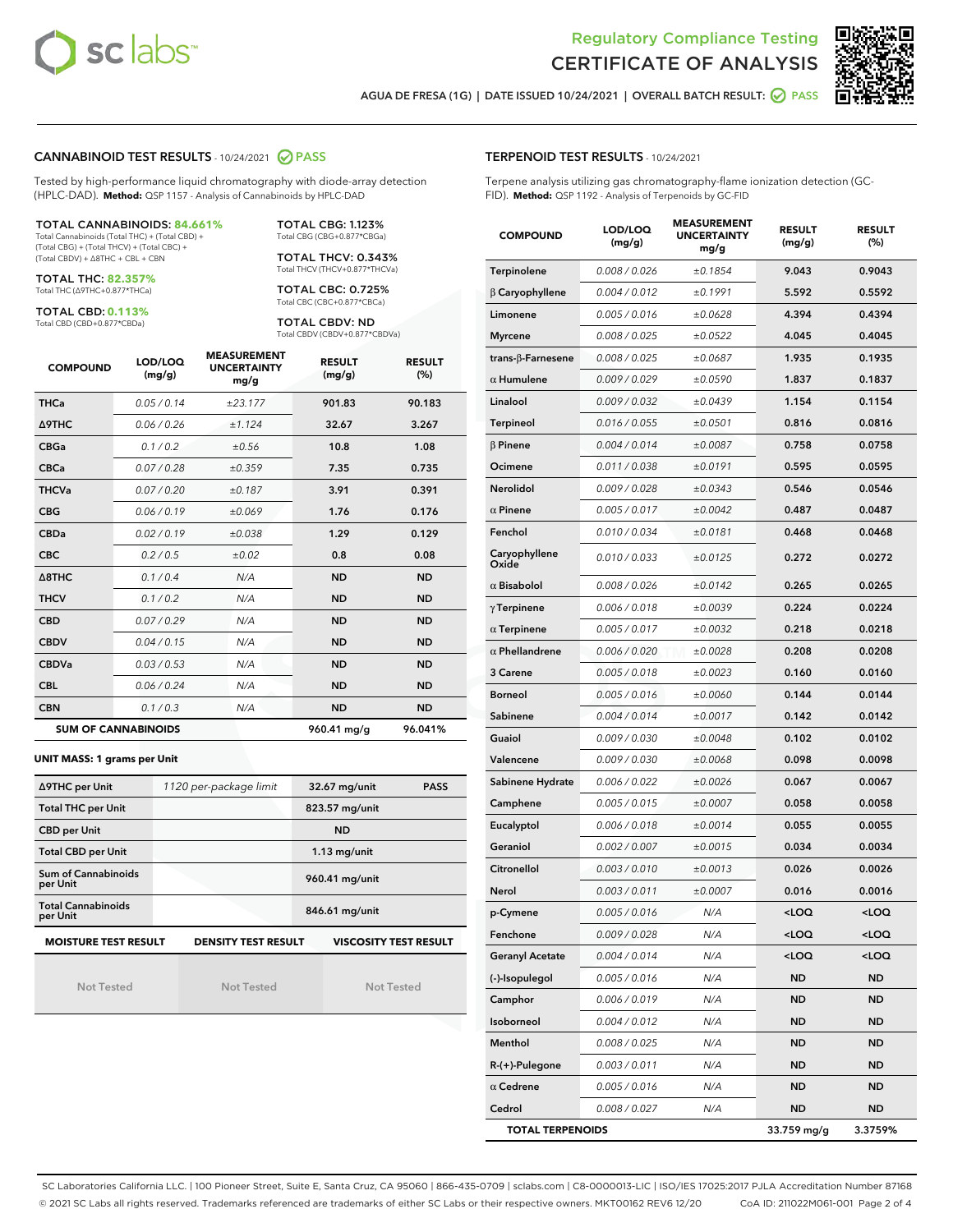



AGUA DE FRESA (1G) | DATE ISSUED 10/24/2021 | OVERALL BATCH RESULT:  $\bigcirc$  PASS

#### CATEGORY 1 PESTICIDE TEST RESULTS - 10/24/2021 2 PASS

Pesticide and plant growth regulator analysis utilizing high-performance liquid chromatography-mass spectrometry (HPLC-MS) or gas chromatography-mass spectrometry (GC-MS). \*GC-MS utilized where indicated. **Method:** QSP 1212 - Analysis of Pesticides and Mycotoxins by LC-MS or QSP 1213 - Analysis of Pesticides by GC-MS

| <b>COMPOUND</b>             | LOD/LOQ<br>$(\mu g/g)$ | <b>ACTION</b><br><b>LIMIT</b><br>$(\mu g/g)$ | <b>MEASUREMENT</b><br><b>UNCERTAINTY</b><br>$\mu$ g/g | <b>RESULT</b><br>$(\mu g/g)$ | <b>RESULT</b> |
|-----------------------------|------------------------|----------------------------------------------|-------------------------------------------------------|------------------------------|---------------|
| Aldicarb                    | 0.03 / 0.08            | $\ge$ LOD                                    | N/A                                                   | <b>ND</b>                    | <b>PASS</b>   |
| Carbofuran                  | 0.02 / 0.05            | $\ge$ LOD                                    | N/A                                                   | <b>ND</b>                    | <b>PASS</b>   |
| Chlordane*                  | 0.03 / 0.08            | $\ge$ LOD                                    | N/A                                                   | <b>ND</b>                    | <b>PASS</b>   |
| Chlorfenapyr*               | 0.03/0.10              | $\ge$ LOD                                    | N/A                                                   | <b>ND</b>                    | <b>PASS</b>   |
| Chlorpyrifos                | 0.02 / 0.06            | $\ge$ LOD                                    | N/A                                                   | <b>ND</b>                    | <b>PASS</b>   |
| Coumaphos                   | 0.02 / 0.07            | $\ge$ LOD                                    | N/A                                                   | <b>ND</b>                    | <b>PASS</b>   |
| Daminozide                  | 0.02 / 0.07            | $\ge$ LOD                                    | N/A                                                   | <b>ND</b>                    | <b>PASS</b>   |
| <b>DDVP</b><br>(Dichlorvos) | 0.03/0.09              | $>$ LOD                                      | N/A                                                   | <b>ND</b>                    | <b>PASS</b>   |
| Dimethoate                  | 0.03/0.08              | $\ge$ LOD                                    | N/A                                                   | <b>ND</b>                    | <b>PASS</b>   |
| Ethoprop(hos)               | 0.03/0.10              | $>$ LOD                                      | N/A                                                   | <b>ND</b>                    | <b>PASS</b>   |
| Etofenprox                  | 0.02 / 0.06            | $\ge$ LOD                                    | N/A                                                   | <b>ND</b>                    | <b>PASS</b>   |
| Fenoxycarb                  | 0.03/0.08              | $\ge$ LOD                                    | N/A                                                   | <b>ND</b>                    | <b>PASS</b>   |
| Fipronil                    | 0.03/0.08              | $\ge$ LOD                                    | N/A                                                   | <b>ND</b>                    | <b>PASS</b>   |
| Imazalil                    | 0.02 / 0.06            | $>$ LOD                                      | N/A                                                   | <b>ND</b>                    | <b>PASS</b>   |
| <b>Methiocarb</b>           | 0.02 / 0.07            | $\ge$ LOD                                    | N/A                                                   | <b>ND</b>                    | <b>PASS</b>   |
| Methyl<br>parathion         | 0.03/0.10              | $\ge$ LOD                                    | N/A                                                   | <b>ND</b>                    | <b>PASS</b>   |
| <b>Mevinphos</b>            | 0.03/0.09              | $\ge$ LOD                                    | N/A                                                   | <b>ND</b>                    | <b>PASS</b>   |
| Paclobutrazol               | 0.02 / 0.05            | $>$ LOD                                      | N/A                                                   | <b>ND</b>                    | <b>PASS</b>   |
| Propoxur                    | 0.03/0.09              | $\ge$ LOD                                    | N/A                                                   | <b>ND</b>                    | <b>PASS</b>   |
| Spiroxamine                 | 0.03/0.08              | $\ge$ LOD                                    | N/A                                                   | <b>ND</b>                    | <b>PASS</b>   |
| Thiacloprid                 | 0.03/0.10              | $\ge$ LOD                                    | N/A                                                   | <b>ND</b>                    | <b>PASS</b>   |

#### CATEGORY 2 PESTICIDE TEST RESULTS - 10/24/2021 @ PASS

| <b>COMPOUND</b>          | LOD/LOO<br>$(\mu g/g)$ | <b>ACTION</b><br>LIMIT<br>$(\mu g/g)$ | <b>MEASUREMENT</b><br><b>UNCERTAINTY</b><br>µg/g | <b>RESULT</b><br>$(\mu g/g)$ | <b>RESULT</b> |  |
|--------------------------|------------------------|---------------------------------------|--------------------------------------------------|------------------------------|---------------|--|
| Abamectin                | 0.03/0.10              | 0.1                                   | N/A                                              | <b>ND</b>                    | <b>PASS</b>   |  |
| Acephate                 | 0.02/0.07              | 0.1                                   | N/A                                              | <b>ND</b>                    | <b>PASS</b>   |  |
| Acequinocyl              | 0.02/0.07              | 0.1                                   | N/A                                              | <b>ND</b>                    | <b>PASS</b>   |  |
| Acetamiprid              | 0.02 / 0.05            | 0.1                                   | N/A                                              | <b>ND</b>                    | <b>PASS</b>   |  |
| Azoxystrobin             | 0.02/0.07              | 0.1                                   | N/A                                              | <b>ND</b>                    | <b>PASS</b>   |  |
| <b>Bifenazate</b>        | 0.01 / 0.04            | 0.1                                   | N/A                                              | <b>ND</b>                    | <b>PASS</b>   |  |
| <b>Bifenthrin</b>        | 0.02/0.05              | 3                                     | N/A                                              | <b>ND</b>                    | <b>PASS</b>   |  |
| <b>Boscalid</b>          | 0.03/0.09              | 0.1                                   | N/A                                              | <b>ND</b>                    | <b>PASS</b>   |  |
| Captan                   | 0.19/0.57              | 0.7                                   | N/A                                              | <b>ND</b>                    | <b>PASS</b>   |  |
| Carbaryl                 | 0.02/0.06              | 0.5                                   | N/A                                              | <b>ND</b>                    | <b>PASS</b>   |  |
| Chlorantranilip-<br>role | 0.04/0.12              | 10                                    | N/A                                              | <b>ND</b>                    | <b>PASS</b>   |  |
| Clofentezine             | 0.03/0.09              | 0.1                                   | N/A                                              | <b>ND</b>                    | <b>PASS</b>   |  |

#### CATEGORY 2 PESTICIDE TEST RESULTS - 10/24/2021 continued

| <b>COMPOUND</b>               | LOD/LOQ<br>(µg/g) | <b>ACTION</b><br><b>LIMIT</b><br>$(\mu g/g)$ | <b>MEASUREMENT</b><br><b>UNCERTAINTY</b><br>µg/g | <b>RESULT</b><br>(µg/g) | <b>RESULT</b> |
|-------------------------------|-------------------|----------------------------------------------|--------------------------------------------------|-------------------------|---------------|
| Cyfluthrin                    | 0.12 / 0.38       | $\overline{c}$                               | N/A                                              | ND                      | <b>PASS</b>   |
| Cypermethrin                  | 0.11 / 0.32       | $\mathcal{I}$                                | N/A                                              | ND                      | <b>PASS</b>   |
| <b>Diazinon</b>               | 0.02 / 0.05       | 0.1                                          | N/A                                              | <b>ND</b>               | <b>PASS</b>   |
| Dimethomorph                  | 0.03 / 0.09       | 2                                            | N/A                                              | ND                      | <b>PASS</b>   |
| Etoxazole                     | 0.02 / 0.06       | 0.1                                          | N/A                                              | ND                      | <b>PASS</b>   |
| Fenhexamid                    | 0.03 / 0.09       | 0.1                                          | N/A                                              | ND                      | <b>PASS</b>   |
| Fenpyroximate                 | 0.02 / 0.06       | 0.1                                          | N/A                                              | <b>ND</b>               | <b>PASS</b>   |
| Flonicamid                    | 0.03 / 0.10       | 0.1                                          | N/A                                              | ND                      | <b>PASS</b>   |
| Fludioxonil                   | 0.03 / 0.10       | 0.1                                          | N/A                                              | ND                      | <b>PASS</b>   |
| Hexythiazox                   | 0.02 / 0.07       | 0.1                                          | N/A                                              | ND                      | <b>PASS</b>   |
| Imidacloprid                  | 0.04 / 0.11       | 5                                            | N/A                                              | ND                      | <b>PASS</b>   |
| Kresoxim-methyl               | 0.02 / 0.07       | 0.1                                          | N/A                                              | ND                      | <b>PASS</b>   |
| Malathion                     | 0.03 / 0.09       | 0.5                                          | N/A                                              | <b>ND</b>               | <b>PASS</b>   |
| Metalaxyl                     | 0.02 / 0.07       | $\overline{c}$                               | N/A                                              | ND                      | <b>PASS</b>   |
| Methomyl                      | 0.03 / 0.10       | 1                                            | N/A                                              | ND                      | <b>PASS</b>   |
| Myclobutanil                  | 0.03 / 0.09       | 0.1                                          | N/A                                              | <b>ND</b>               | <b>PASS</b>   |
| Naled                         | 0.02 / 0.07       | 0.1                                          | N/A                                              | ND                      | <b>PASS</b>   |
| Oxamyl                        | 0.04 / 0.11       | 0.5                                          | N/A                                              | ND                      | <b>PASS</b>   |
| Pentachloronitro-<br>benzene* | 0.03 / 0.09       | 0.1                                          | N/A                                              | ND                      | <b>PASS</b>   |
| Permethrin                    | 0.04 / 0.12       | 0.5                                          | N/A                                              | ND                      | <b>PASS</b>   |
| Phosmet                       | 0.03 / 0.10       | 0.1                                          | N/A                                              | ND                      | <b>PASS</b>   |
| Piperonylbu-<br>toxide        | 0.02 / 0.07       | 3                                            | N/A                                              | ND                      | <b>PASS</b>   |
| Prallethrin                   | 0.03 / 0.08       | 0.1                                          | N/A                                              | ND                      | <b>PASS</b>   |
| Propiconazole                 | 0.02 / 0.07       | 0.1                                          | N/A                                              | ND                      | <b>PASS</b>   |
| Pyrethrins                    | 0.04 / 0.12       | 0.5                                          | N/A                                              | ND                      | <b>PASS</b>   |
| Pyridaben                     | 0.02 / 0.07       | 0.1                                          | N/A                                              | <b>ND</b>               | <b>PASS</b>   |
| Spinetoram                    | 0.02 / 0.07       | 0.1                                          | N/A                                              | ND                      | <b>PASS</b>   |
| Spinosad                      | 0.02 / 0.07       | 0.1                                          | N/A                                              | ND                      | <b>PASS</b>   |
| Spiromesifen                  | 0.02 / 0.05       | 0.1                                          | N/A                                              | <b>ND</b>               | <b>PASS</b>   |
| Spirotetramat                 | 0.02 / 0.06       | 0.1                                          | N/A                                              | ND                      | <b>PASS</b>   |
| Tebuconazole                  | 0.02 / 0.07       | 0.1                                          | N/A                                              | ND                      | <b>PASS</b>   |
| Thiamethoxam                  | 0.03 / 0.10       | 5                                            | N/A                                              | <b>ND</b>               | <b>PASS</b>   |
| Trifloxystrobin               | 0.03 / 0.08       | 0.1                                          | N/A                                              | <b>ND</b>               | <b>PASS</b>   |

SC Laboratories California LLC. | 100 Pioneer Street, Suite E, Santa Cruz, CA 95060 | 866-435-0709 | sclabs.com | C8-0000013-LIC | ISO/IES 17025:2017 PJLA Accreditation Number 87168 © 2021 SC Labs all rights reserved. Trademarks referenced are trademarks of either SC Labs or their respective owners. MKT00162 REV6 12/20 CoA ID: 211022M061-001 Page 3 of 4